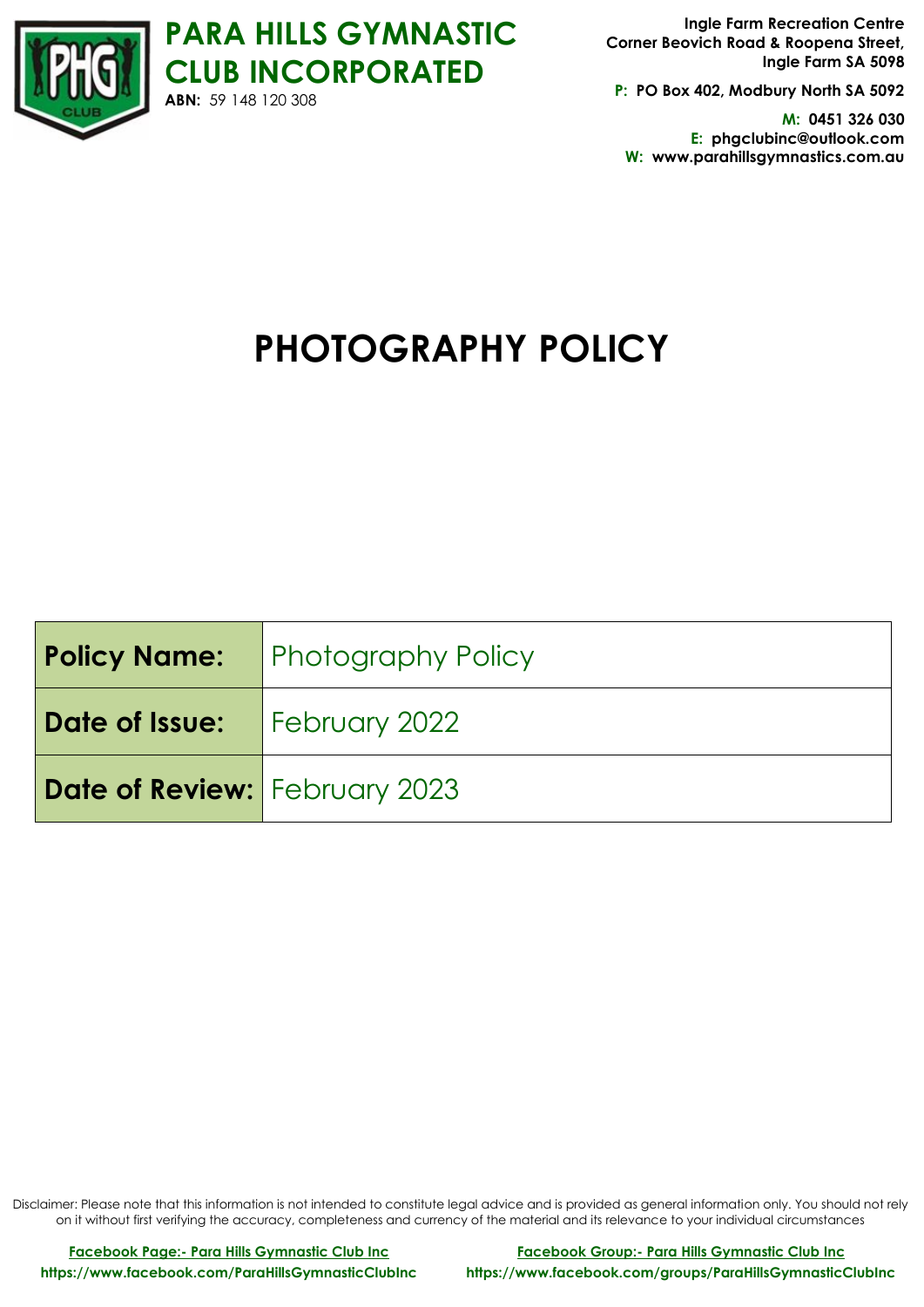

**Ingle Farm Recreation Centre Corner Beovich Road & Roopena Street, Ingle Farm SA 5098**

**P: PO Box 402, Modbury North SA 5092**

**M: 0451 326 030 E: phgclubinc@outlook.com W: www.parahillsgymnastics.com.au**

## **PHOTOGRAPHY POLICY**

## **POLICY APPLICATION**

All participants are required to complete a membership form indicating their permission for PHGC to use their images, taken for public release, to support the marketing and communication objectives of PHGC.

No images involving members who have withheld their permission will be released or stored by PHGC Gymnastics.

## **Recreation centre rules**

The Ingle Farm recreation centre managed by the Salisbury Council forbids the taking of Photo's/Videos on the premises without their consent. From time to time the PHGC will arrange blanket coverage for all members to take photo's provided that;

- Only images of children in your care are taken.
- No flash photography is used.
- Images with coincidental shots other children are not to be published on line.
- All images will adhere to the principles of morality and modesty as well as any state and federal laws governing the use of images involving minors.
- If you require a photo at some other time, please speak to the PHGC Desk Staff to get a Photo Permission Form.

## **PHGC Requirements**

Images may be used:

- On the PHGC Website.
- On the PHGC Facebook, Facebook Group, Facebook Page.
- In the PHGC Newsletter.
- On the PHGC Notice/Display Boards.
- To support media items.

#### **Page 1**

Disclaimer: Please note that this information is not intended to constitute legal advice and is provided as general information only. You should not rely on it without first verifying the accuracy, completeness and currency of the material and its relevance to your individual circumstances